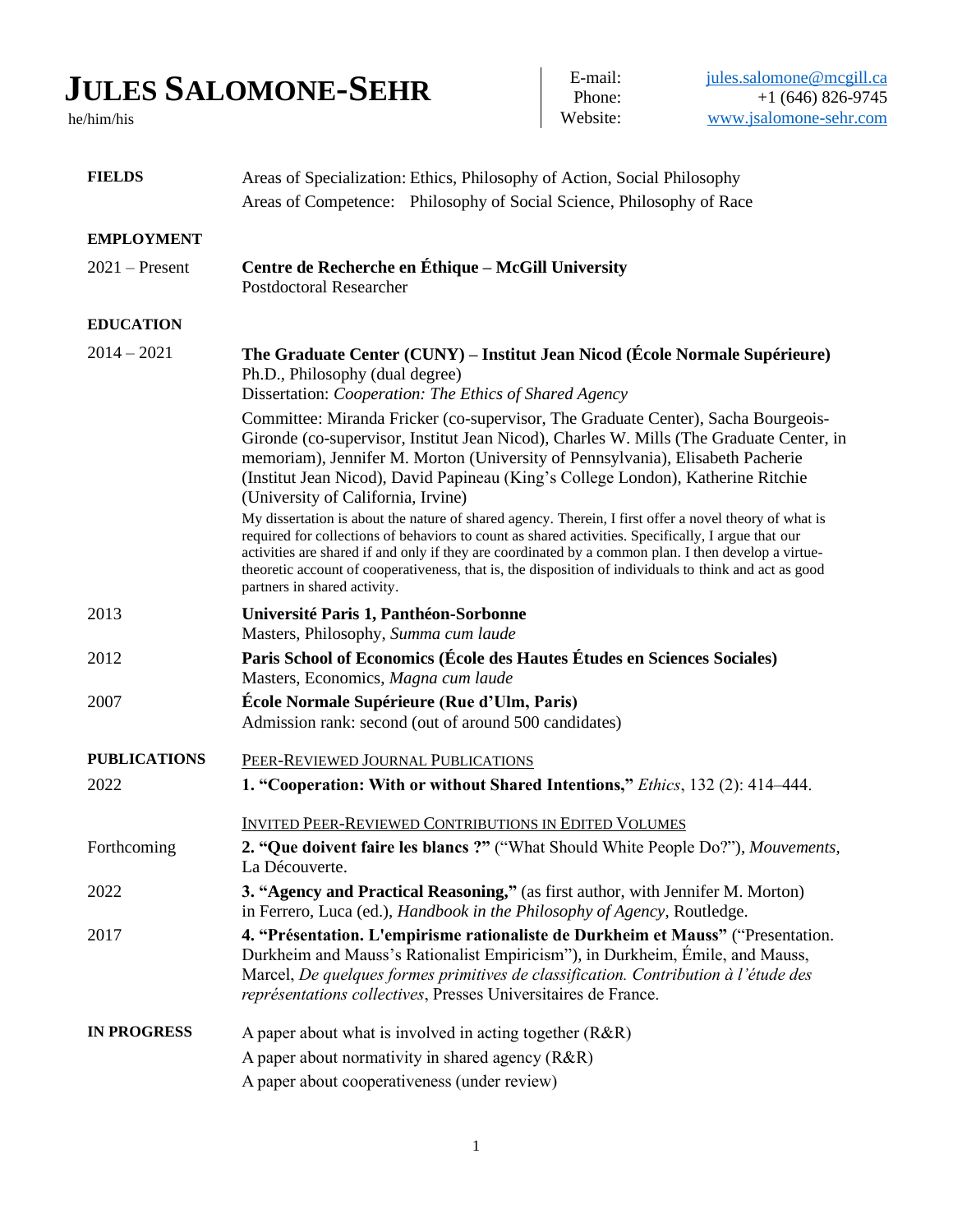| <b>PRESENTATIONS</b><br>$\dagger$ : invited | CONFERENCE AND WORKSHOP PRESENTATIONS                                                                                                                                                                                                                    |  |
|---------------------------------------------|----------------------------------------------------------------------------------------------------------------------------------------------------------------------------------------------------------------------------------------------------------|--|
| Upcoming                                    | "Detached Agency: How to Go Through the Motions"<br>King's College London-Syracuse workshop on Reasoning, Reasons, and Agency,<br>London                                                                                                                 |  |
|                                             | "Complicity: A Minimalist Account for Our Maximally Messy Social World"<br>7th Annual Graduate and Early Career Reading Retreat, Stockholm Centre for the Ethics<br>of War and Peace, Stockholm University (held online)                                 |  |
|                                             | "What Might We Learn About Shared Agency Thanks to Game Theory?" (with<br>Sacha Bourgeois-Gironde, Institut Jean Nicod)<br>The fourth triennial international conference of the GWP (German Society for                                                  |  |
|                                             | Philosophy of Science), Technische Universität Berlin<br>"Prolepsis in Collective Harm Cases"<br>The 14th Biennial Collective Intentionality Conference, University of Vienna                                                                            |  |
|                                             | "Complicity: A Minimalist Account for Our Maximally Messy Social World"<br>"Taking Responsibility" Workshop, run alongside the 8th René Descartes Lectures,<br><b>Tilburg University</b>                                                                 |  |
|                                             | "Complicity: A Minimalist Account for Our Maximally Messy Social World"<br>Symposium, APA Eastern Division Meeting, Montreal                                                                                                                             |  |
| 2022                                        | "Knowledge-How Dismissal" (with Camille Ternier, Université de Montréal)<br>Annual Congress of the Canadian Philosophical Association, Université de Montréal<br>(held online)                                                                           |  |
|                                             | "La Responsabilité des Oppresseurs"<br>Annual Congress of the Canadian Philosophical Association, Université de Montréal<br>(held online)                                                                                                                |  |
|                                             | "Detached Agency: How to Go Through the Motions"<br>Colloquium, APA Pacific Division Meeting, Vancouver                                                                                                                                                  |  |
|                                             | "Knowledge-How Dismissal" (with Camille Ternier, Université de Montréal)<br>Epistemic Injustice Conference, The African Centre for Epistemology and Philosophy of<br>Science, University of Johannesburg                                                 |  |
|                                             | "Cooperativeness"<br>Colloquium, APA Central Division Meeting, Chicago                                                                                                                                                                                   |  |
|                                             | "How to Be Minimalist About Shared Agency"<br>Symposium, APA Eastern Division Meeting, Baltimore                                                                                                                                                         |  |
|                                             | "Detached Agency: How to Go Through the Motions"<br>"Agency and Intentions in Language 2," Second Annual Interdisciplinary Workshop,<br>Harvey Mudd College (held online)                                                                                |  |
| 2021                                        | †"Complicity: A Non-Psychologistic Account"<br>Fellows Research Workshop of the Groupe de Recherche Interuniversitaire en<br>Philosophie Politique de Montréal (GRIPP)                                                                                   |  |
|                                             | †"Detached Agency: How to Go Through the Motions"<br>Joint Workshop of the Canada Research Chair on Epistemic Injustice and Agency<br>(UQAM) and the Canada Research Chair in Vulnerability, Relationship Inequities and<br>Structural Injustices (UQTR) |  |
|                                             | †"Complicity: A Minimalist Account"<br>Midis de l'éthique du Centre de Recherche en Éthique, Montreal                                                                                                                                                    |  |
|                                             | "Complicity: A Minimalist Account"<br>The 13th Biennial Collective Intentionality Conference, University of California, San<br>Diego (held online)                                                                                                       |  |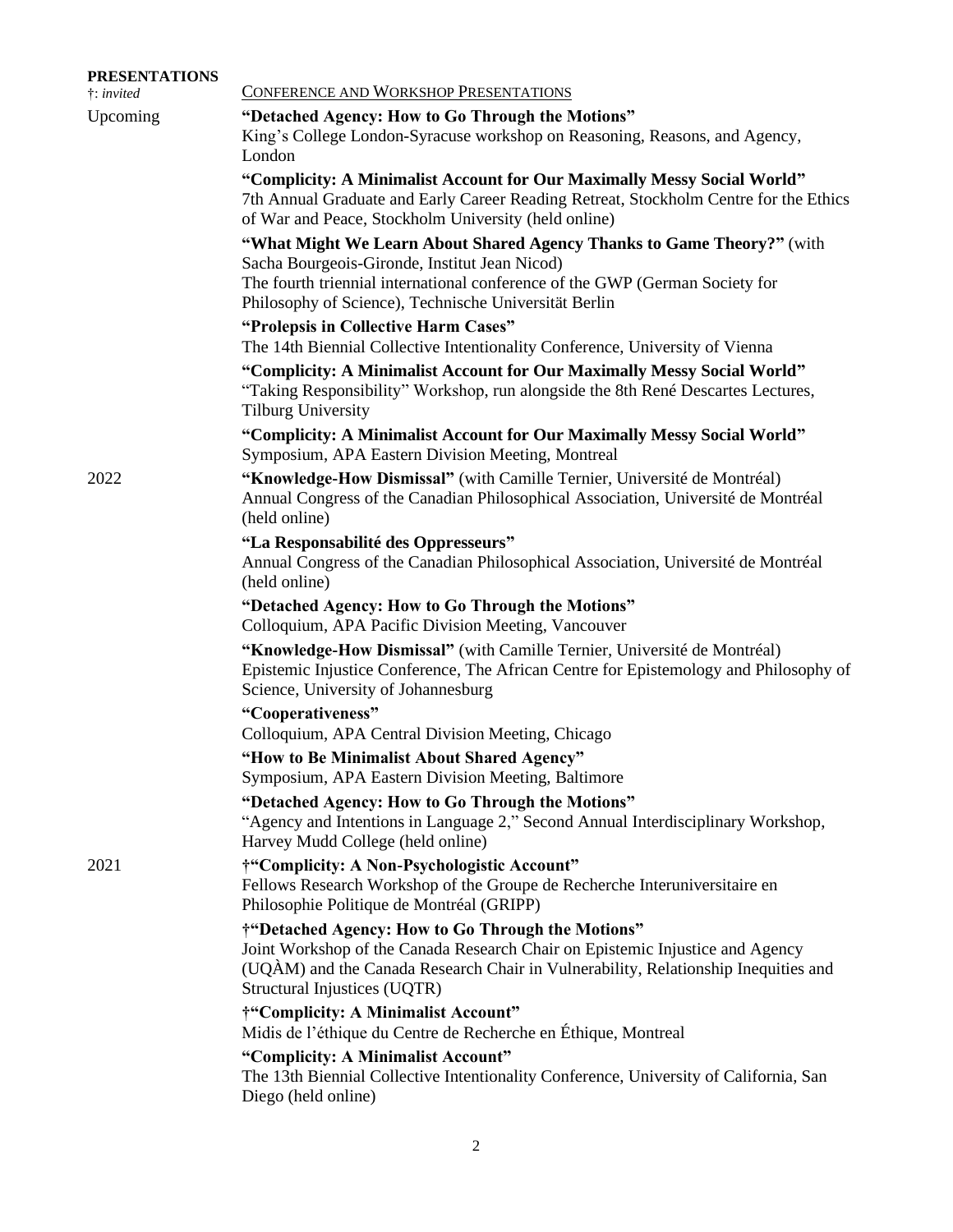|      | "The Oppressor's Shame"<br>The 8th Annual Conference of the European Philosophical Society for the Study of<br>Emotions (held online)                                                                                                        |
|------|----------------------------------------------------------------------------------------------------------------------------------------------------------------------------------------------------------------------------------------------|
|      | "Cooperativeness: A Conceptual Job Description"<br>Annual Congress of the Canadian Philosophical Association, University of Alberta,<br>Edmonton (held online)                                                                               |
|      | "Honte Blanche"<br>Annual Congress of the Canadian Philosophical Association, University of Alberta,<br>Edmonton (held online)                                                                                                               |
|      | "Complicity: A Minimalist Account"<br>The CRÉ's 3rd Student Annual Conference ("Who's Responsible for This?"), Montreal<br>(held online)                                                                                                     |
|      | †"Dissociated Agency: How to $\Phi$ at Will Without Intending to $\Phi$ "<br>The Centre de Recherche en Éthique/Parr Center for Ethics Joint Conference, Montreal<br>(held online)                                                           |
|      | †"Cooperativeness: A Conceptual Job Description"<br>Midis de l'éthique du Centre de Recherche en Éthique, Montreal (held online)                                                                                                             |
| 2020 | "Minimally Shared Activities"<br>The 12th Biennial Collective Intentionality Conference, University of Neuchâtel,<br>Switzerland (held online)                                                                                               |
|      | "White Guilt, White Shame" (cancelled because of the COVID-19 outbreak)<br>Concordia University Graduate Philosophy Students' Association Conference<br>"Putting the 'Social' in Social Justice: Equality, Equity and Feasibility," Montreal |
|      | "Unlearning Racism: On the Sociological Role of Guilt and Shame Amongst White<br>South Africans Confronting Their Racism" (with Jacob Boersema, NYU)<br>Eastern Sociological Society Annual Meeting, Philadelphia                            |
| 2019 | †"Whiteness, Guilt and Shame"<br>"Whiteness Studies Workshop," Université Paris 1, Panthéon-Sorbonne, Paris                                                                                                                                  |
|      | "Blanchité, culpabilité et honte" (Whiteness, Guilt and Shame)<br>"Qualifier le racisme," a conference organized by Sciences Po, INED, ANR and the<br>University Paris Diderot, Paris                                                        |
|      | "Cooperation and Shared Intentional Actions"<br>Colloquium, APA Pacific Division Meeting, Vancouver                                                                                                                                          |
| 2018 | "Cooperation and Shared Intentional Actions"<br>The 11th Biennial Collective Intentionality Conference, Tufts University, Boston                                                                                                             |
|      | "Can Socially Engaged Beliefs Be Justified?"<br>1st Annual CUNY-Milan Workshop on Belief, The Graduate Center, New York                                                                                                                      |
| 2017 | "From Coordination to Cooperation: Switching to Team Reasoning"<br>The Fifth Conference of the European Network on Social Ontology, Lund University,<br>Sweden                                                                               |
|      | "Grades of Realism in Social Ontology"<br>Critical Social Ontology Workshop, Saint Louis University, St. Louis                                                                                                                               |
|      | "From Coordination to Cooperation: Switching to Team Reasoning"<br>CUNY Social and Political Philosophy Working Group, The Graduate Center, New York                                                                                         |
| 2016 | "Shared Intentions Ain't in the Head"<br>Long Island Philosophical Society Conference, Molloy College, Rockville Centre, NY                                                                                                                  |
|      | "Transcendental Idealism Revisited?"<br>Colloquium, APA Pacific Division Meeting, San Francisco                                                                                                                                              |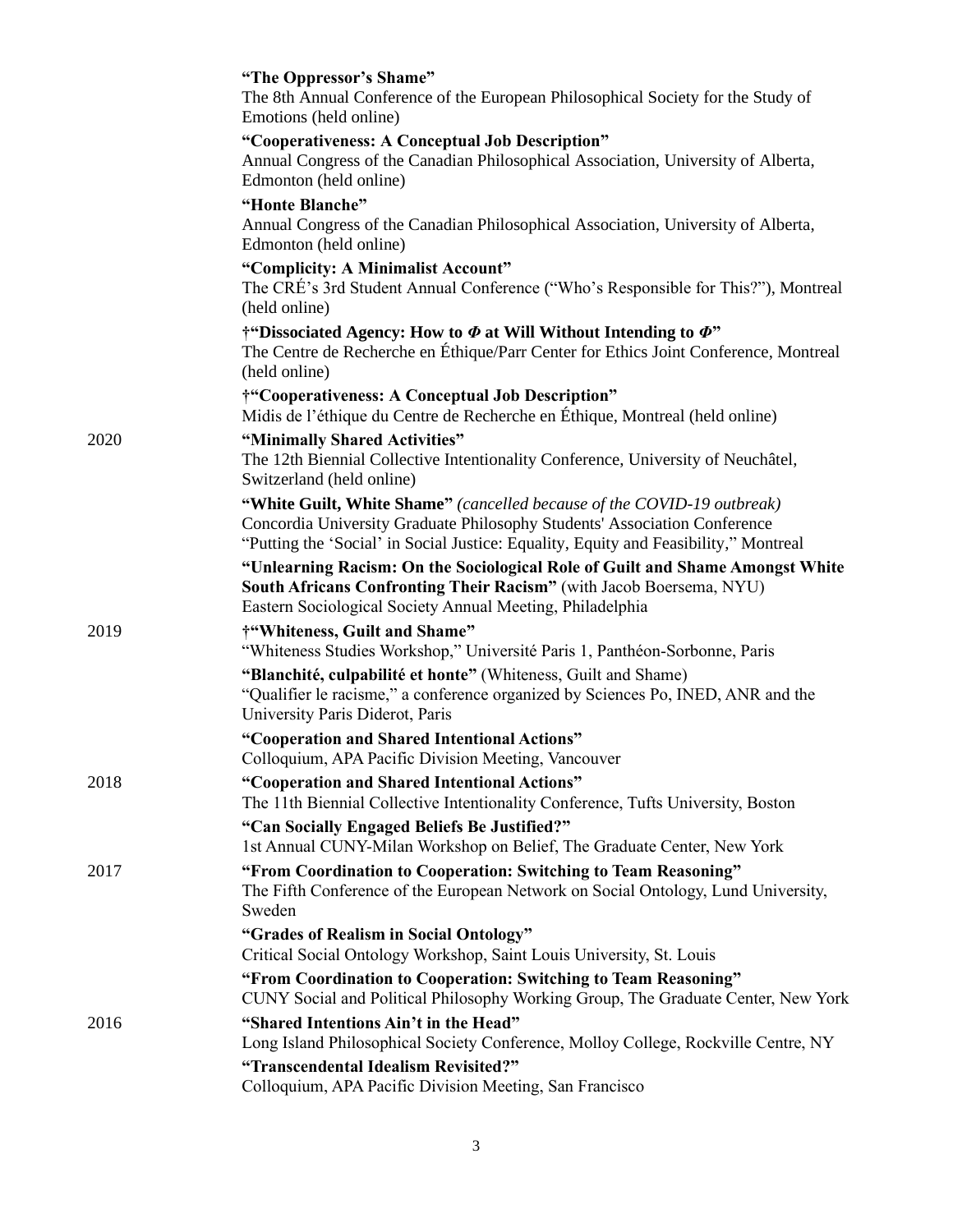|      | "Is Existence Univocal? An Aristotelian Critique of Quinean Meta-Ontology"<br>The 90th Joint Session of the Aristotelian Society and the Mind Association, Cardiff<br>University, Cardiff, UK                                                            |
|------|----------------------------------------------------------------------------------------------------------------------------------------------------------------------------------------------------------------------------------------------------------|
|      | "Grades of Realism in Social Ontology"<br>CUNY Social and Political Philosophy Working Group, The Graduate Center, New York                                                                                                                              |
| 2015 | †"Peut-on se payer de mots? La monnaie comme langage des prix"<br>"Pricing Practices, Ranking Practices" Conference, École Normale Supérieure, Paris                                                                                                     |
|      | "Transcendental Idealism Revisited?"<br>Sixth Annual Princeton-Penn-Columbia Graduate Conference in the History of<br>Philosophy, Princeton                                                                                                              |
|      | "The Ontology of Money and the Ethics of Monetary Exchanges"<br>NYU-Columbia Graduate Conference, New York                                                                                                                                               |
|      | "Circularity and Coordination. A Non-Circular Account of Collective Intentional<br>Action"<br>CUNY Social and Political Philosophy Working Group, The Graduate Center, New York                                                                          |
| 2014 | "Towards a Philosophical Theory of Money"<br>CUNY Social and Political Philosophy Working Group, The Graduate Center, New York                                                                                                                           |
| 2013 | "Randomized Controlled Trials at War"<br>Fourth Annual Conference of the International Initiative for Promoting Political<br>Economy (IIPPE), International Institute for Social Studies, The Hague, The Netherlands                                     |
| 2011 | "Randomized Controlled Trials and the War on Poverty"<br>Second Annual Conference of the International Initiative for Promoting Political<br>Economy (IIPPE), University of Istanbul, Turkey                                                             |
|      | <b>COMMENTS AND RESPONSES</b>                                                                                                                                                                                                                            |
| 2021 | †Caleb Perl, "Normativity as Reactive Shield"<br>The 6th Annual Southampton-Humboldt Normativity Conference (held online)                                                                                                                                |
|      | †Andrea Asker Svedberg, "The Problem of Collective Impact – An Assessment of<br>Julia Nefsky's General Solution"                                                                                                                                         |
|      | Small acts, big harms: Workshop on individual responsibility for collectively caused<br>outcomes, University of Helsinki (held online)                                                                                                                   |
|      | †Agnes Tam, "Do Liberals Have to Fear Identity-Expressive Populism?"<br>"Political Theory of Populism Workshop," Concordia University Social Justice Centre,<br>Montreal (held online)                                                                   |
|      | †Amandine Catala, The Dynamics of Epistemic Injustice: Theorizing Epistemic<br>Power and Agency, Introduction<br>"Manuscript Workshop," The Centre de Recherche en Éthique and the Concordia<br>University Social Justice Centre, Montreal (held online) |
| 2020 | †Amandine Catala, "Metaepistemic Injustice and Intellectual Disability"<br>"Social Justice Theory Workshop," Concordia University, Montreal (held online)                                                                                                |
| 2016 | †Sara Rachel Chant, "Responsibility Unincorporated"<br>Keynote presentation at the "Collective Action and the Law" Conference, Pompeu Fabra<br>University, Barcelona, Spain                                                                              |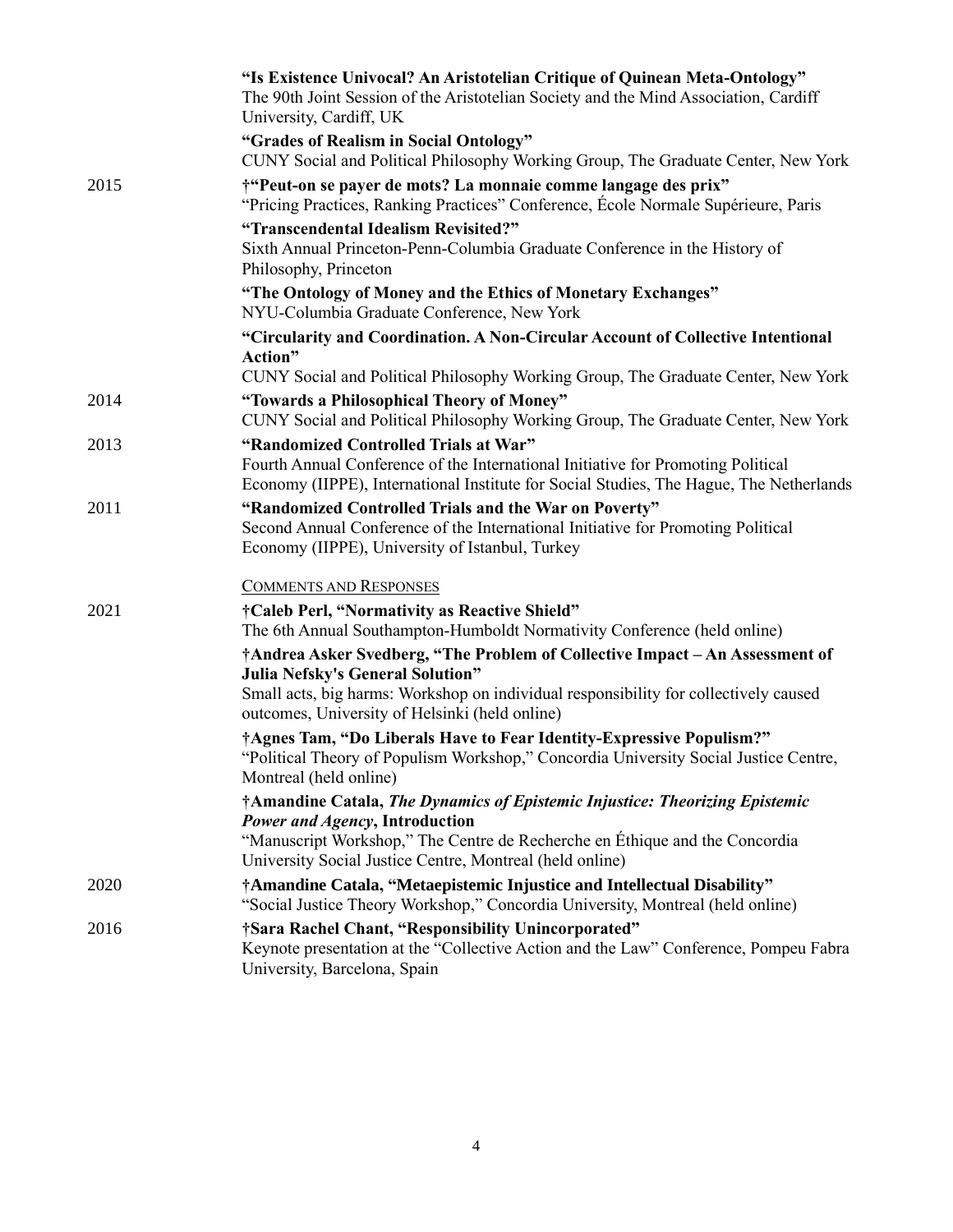| <b>TEACHING</b> | COURSES TAUGHT (Instructor of record, unless otherwise specified)                                                                                                                                                                                    |                                                                                                                                                                                                                                                |  |  |  |
|-----------------|------------------------------------------------------------------------------------------------------------------------------------------------------------------------------------------------------------------------------------------------------|------------------------------------------------------------------------------------------------------------------------------------------------------------------------------------------------------------------------------------------------|--|--|--|
| 2019            |                                                                                                                                                                                                                                                      | <b>Baruch College (CUNY)</b><br>Computer Ethics (one section)                                                                                                                                                                                  |  |  |  |
| $2015 - 2019$   | <b>Hunter College (CUNY)</b><br>Introduction to Ethics (two sections)<br>Introduction to Logic and the Scientific Method (two sections, incl. one as a TA)<br>Introduction to Philosophy (six sections, incl. three as a TA)                         |                                                                                                                                                                                                                                                |  |  |  |
| $2011 - 2014$   | École Normale Supérieure<br>Graduate Seminar "Approches pluridisciplinaires de l'économie" ("Interdisciplinary<br>Approaches to Economics"), co-led                                                                                                  |                                                                                                                                                                                                                                                |  |  |  |
| $2009 - 2010$   | <b>Northwestern University</b><br>French Oral Workshop (three sections)                                                                                                                                                                              |                                                                                                                                                                                                                                                |  |  |  |
|                 | <b>TUTORING</b>                                                                                                                                                                                                                                      |                                                                                                                                                                                                                                                |  |  |  |
| $2019 - 2020$   | pedagogy                                                                                                                                                                                                                                             | <b>Writing Center Associate (Borough of Manhattan Community College)</b><br>Work with students in individual setting infused with the tenets of Writing Across the Curriculum                                                                  |  |  |  |
| 2014            |                                                                                                                                                                                                                                                      | <b>Tutor at Potentiel Plus (Paris)</b><br>Tutoring of children with learning and physical disabilities                                                                                                                                         |  |  |  |
|                 |                                                                                                                                                                                                                                                      | PUBLIC-FACING TEACHING                                                                                                                                                                                                                         |  |  |  |
| $2017 - 2020$   | <b>Production of We The Pupils</b> , a racial and educational justice podcast recorded in the<br>classroom and funded by an Andrew W. Mellon Public Humanities Teaching Fellowship<br>Milestones:                                                    |                                                                                                                                                                                                                                                |  |  |  |
|                 | 2020                                                                                                                                                                                                                                                 | Release                                                                                                                                                                                                                                        |  |  |  |
|                 | 2019<br>$2017 - 2018$                                                                                                                                                                                                                                | The Pedagogy Check-In: CUNY Undergrads and Graduate Instructors Meet<br>and Talk About Teaching Students from Disadvantaged Groups<br>Organization of in-class student-led interviews. Guest speakers:                                         |  |  |  |
|                 | 2017                                                                                                                                                                                                                                                 | Michael Paris (CUNY)<br>Jennifer Morton (UPenn)<br>Nate (Crown Heights Tenant Union)<br>Charles Mills (CUNY)<br>Miranda Fricker (CUNY)<br>Linda Alcoff (CUNY)<br>Podcasting Workshop, co-led with Janhavi Pakrashi                             |  |  |  |
|                 |                                                                                                                                                                                                                                                      |                                                                                                                                                                                                                                                |  |  |  |
|                 |                                                                                                                                                                                                                                                      | PEDAGOGICAL DEVELOPMENT AND SUPPORT                                                                                                                                                                                                            |  |  |  |
| $2019 - 2020$   | <b>Writing Across the Curriculum Fellow</b> (Borough of Manhattan Community College)<br>Design of writing-intensive courses in collaboration with faculty across the disciplines (special<br>focus on low-stakes writing and scaffolded assignments) |                                                                                                                                                                                                                                                |  |  |  |
| 2017            | Selected for participation in the "Open Teaching Initiative" (Teaching and Learning<br>Center, The Graduate Center)<br>Visits of fellow graduate students' classes and reflections on teaching challenges that culminated                            |                                                                                                                                                                                                                                                |  |  |  |
|                 | in a short piece posted on the Teaching and Learning Center blog                                                                                                                                                                                     |                                                                                                                                                                                                                                                |  |  |  |
| $2010 - 2014$   | Founding member and co-coordinator of the Student Initiative for<br><b>Interdisciplinary Economics Teaching (PEPS-Économie)</b><br>Promotion and development of alternative economics curricula with an emphasis on<br>interdisciplinarity           |                                                                                                                                                                                                                                                |  |  |  |
|                 | Milestones:                                                                                                                                                                                                                                          |                                                                                                                                                                                                                                                |  |  |  |
|                 | 2014                                                                                                                                                                                                                                                 | Publication of "The Case for Pluralism: What French Undergraduate<br>Economics Teaching Is All About and How it Can Be Improved," (co-authored)<br>Int. J. Pluralism and Economics Education, Vol. 5, No. 4                                    |  |  |  |
|                 | 2013                                                                                                                                                                                                                                                 | Co-organization of "Les États Généraux de l'enseignement de l'économie dans<br>le supérieur," a conference meant to inspire interdisciplinary approaches to the<br>teaching of economics (École des Hautes Études en Sciences Sociales, Paris) |  |  |  |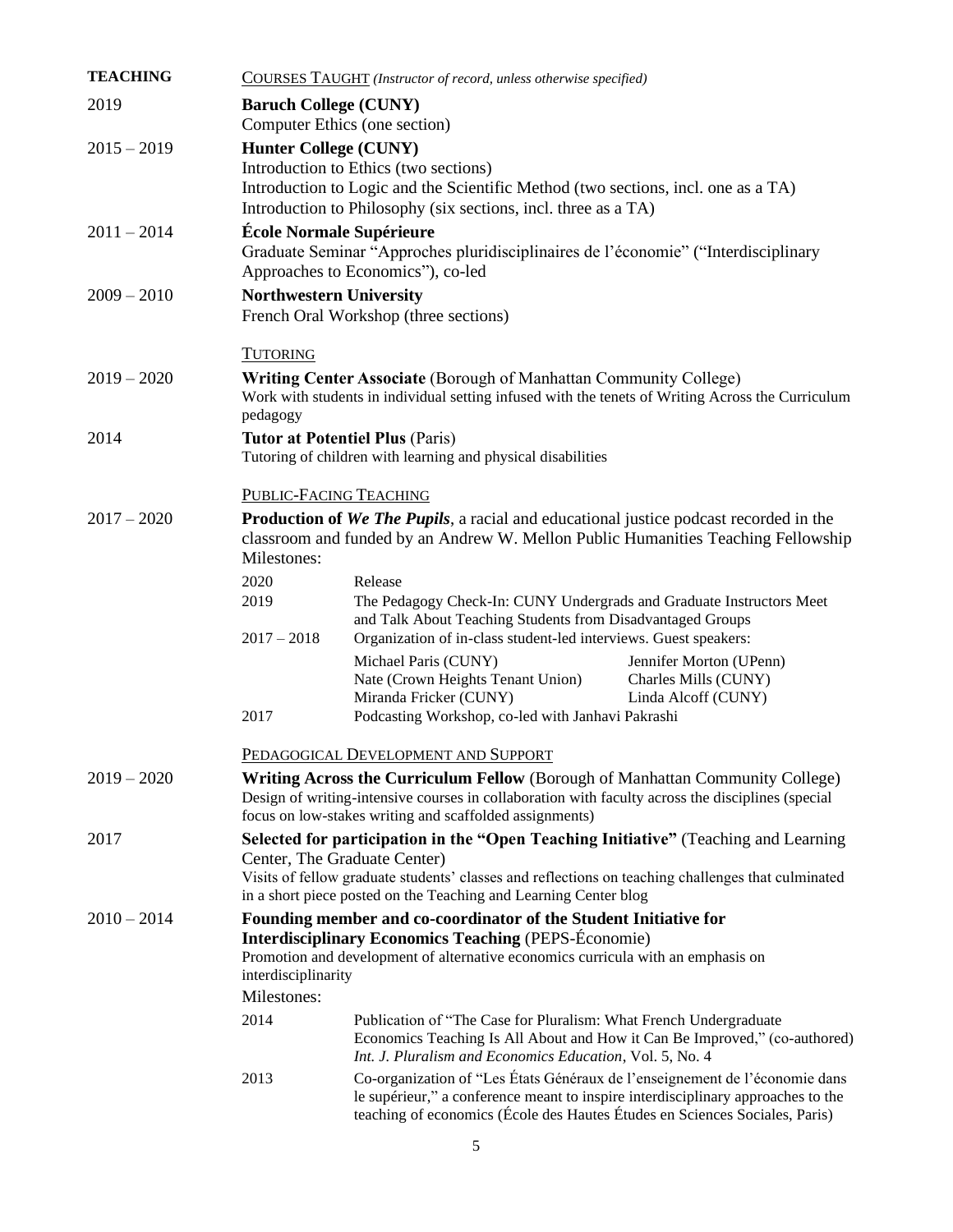|                          | <b>INVITED PEDAGOGY-FOCUSED CONFERENCE AND WORKSHOP PRESENTATIONS</b>                                                                                                                                                                                                                             |  |  |
|--------------------------|---------------------------------------------------------------------------------------------------------------------------------------------------------------------------------------------------------------------------------------------------------------------------------------------------|--|--|
| 2020                     | "Promoting Multilingual Students' Success Thanks to WAC"<br>Borough of Manhattan Community College, New York                                                                                                                                                                                      |  |  |
|                          | "Cultivating a Multilingual Classroom"<br>Borough of Manhattan Community College Winter Convocation (theme: Culturally<br>Responsive and Sustaining Engagement), New York                                                                                                                         |  |  |
| 2019                     | "We The Pupils: A Social Justice Podcast Recorded in the Classroom"<br>Teaching Hub of the APA Central Division Meeting, Denver                                                                                                                                                                   |  |  |
|                          | "We The Pupils: A Social Justice Podcast Recorded in the Classroom"<br>Showcase & Information Session: Seminar on Public Engagement and Collaborative<br>Research, The Center for the Humanities, The Graduate Center, New York                                                                   |  |  |
|                          | "Course Policies, Attendance, and Class Participation"<br>Philosophy Department Teaching Workshop, The Graduate Center, New York                                                                                                                                                                  |  |  |
| 2014                     | <b>Presentation of the Student Initiative for Interdisciplinary Economics Teaching</b><br>Rethinking Economics New York Conference, Columbia University, NYU, New School                                                                                                                          |  |  |
| <b>FELLOWSHIPS</b>       |                                                                                                                                                                                                                                                                                                   |  |  |
| 2021                     | Two-Year Postdoctoral Fellowship (Centre de Recherche en Éthique & McGill)                                                                                                                                                                                                                        |  |  |
| 2019                     | Writing Across the Curriculum Fellowship (Borough of Manhattan Community College)                                                                                                                                                                                                                 |  |  |
| 2017                     | Two-Year Public Humanities Teaching Fellowship Seminar on Public Engagement and<br>Collaborative Research (Andrew W. Mellon Foundation)                                                                                                                                                           |  |  |
| 2015                     | Three-Year Graduate Assistant B Fellowship (Hunter College)                                                                                                                                                                                                                                       |  |  |
| 2014                     | Five-Year Tuition Fellowship (The Graduate Center)                                                                                                                                                                                                                                                |  |  |
|                          | Three-Year Doctoral Fellowship (École Normale Supérieure)                                                                                                                                                                                                                                         |  |  |
| 2007                     | Four-Year Full Tuition and Living Stipend (École Normale Supérieure)                                                                                                                                                                                                                              |  |  |
| <b>GRANTS, AWARDS</b>    |                                                                                                                                                                                                                                                                                                   |  |  |
| 2021                     | Honorarium for presentation at the Student Annual Conference of the Centre de<br>Recherche en Éthique                                                                                                                                                                                             |  |  |
| 2019                     | Travel stipend (Université Paris 1, Panthéon-Sorbonne)                                                                                                                                                                                                                                            |  |  |
|                          | American Philosophical Association Graduate Travel Stipend                                                                                                                                                                                                                                        |  |  |
| 2018                     | Conference Presentation Support (The Graduate Center)                                                                                                                                                                                                                                             |  |  |
| 2017                     | Teaching and Learning Center "Open Teaching Initiative" (The Graduate Center)                                                                                                                                                                                                                     |  |  |
|                          | Honorarium for attendance at the meeting "What is the Public(s) in Public Education?<br>Research, Teaching and the Arts" (The Graduate Center)                                                                                                                                                    |  |  |
|                          | Conference Presentation Support (The Graduate Center)                                                                                                                                                                                                                                             |  |  |
| 2016                     | American Philosophical Association Graduate Travel Stipend                                                                                                                                                                                                                                        |  |  |
|                          | Conference Presentation Support (The Graduate Center)                                                                                                                                                                                                                                             |  |  |
| 2015                     | Travel stipend (École Normale Supérieure)                                                                                                                                                                                                                                                         |  |  |
| MEDIA, PUBLIC PHILOSOPHY |                                                                                                                                                                                                                                                                                                   |  |  |
| 2021                     | Interview about my work on shame and whiteness for the podcast series "Blanc comme<br>neige" (episode 3), produced by Claire Richard<br>Programme B, Binge audio, Paris                                                                                                                           |  |  |
| 2017                     | Performer (spoken word and dance) in The Missing Shade of You: A Dance Dialog<br>Between L.A. Paul and Marcel Proust<br>Produced by Barbara Montero, Theresa Duhon, Patra Jongjitirat, and Gregory Kollarus<br>Made possible by a grant from the American Society for Aesthetics<br>The Tank, NYC |  |  |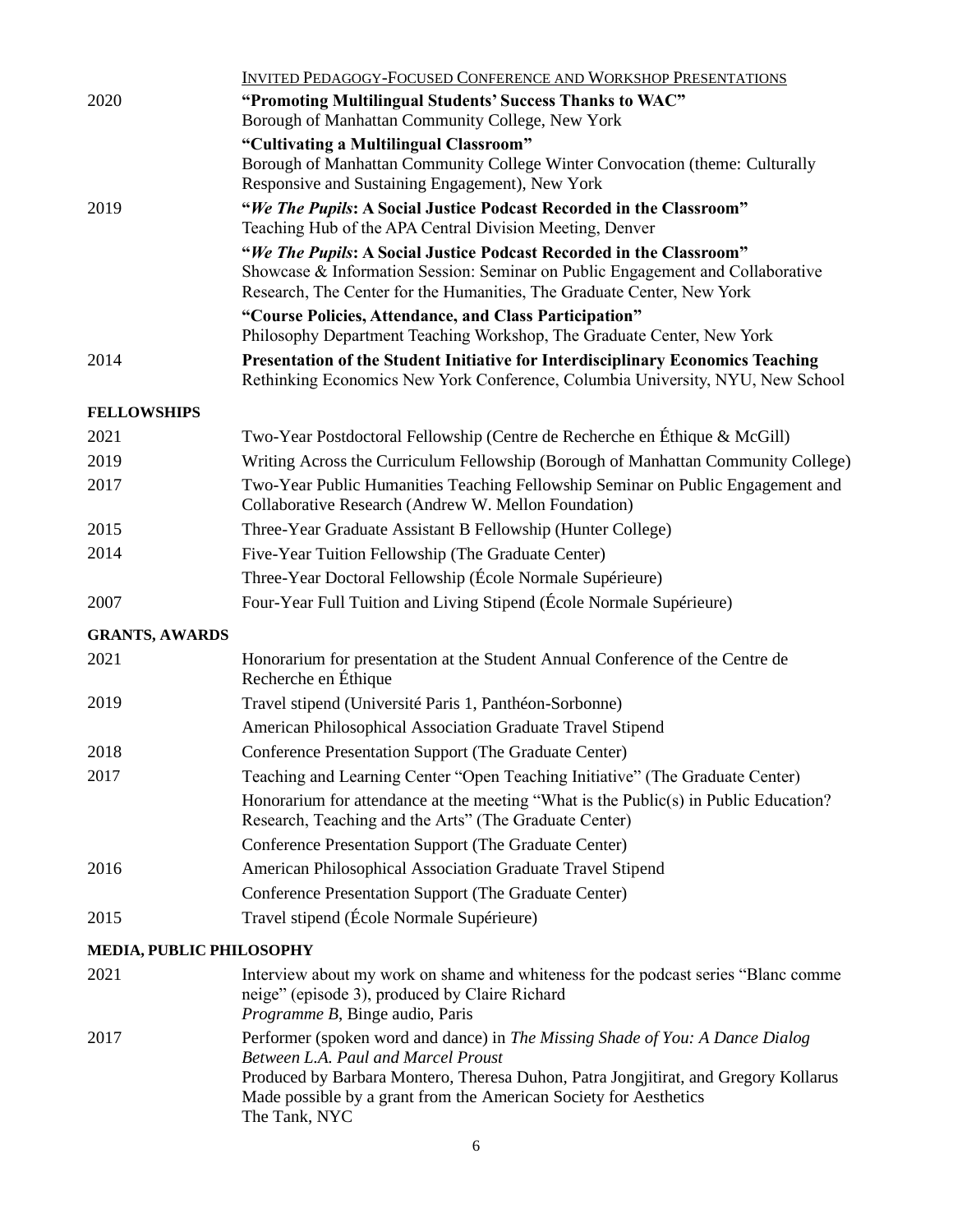| $2012 - 2013$                             | Researcher for the Philosophy-themed radio program Les Nouveaux Chemins de la<br>Connaissance, France Culture (Radio France), Paris                                                                                                                                                                                                              |                                                                                                                                                 |  |  |  |
|-------------------------------------------|--------------------------------------------------------------------------------------------------------------------------------------------------------------------------------------------------------------------------------------------------------------------------------------------------------------------------------------------------|-------------------------------------------------------------------------------------------------------------------------------------------------|--|--|--|
| <b>SERVICE</b>                            | ORGANIZATION OF CONFERENCES, WORKSHOPS, AND SYMPOSIA                                                                                                                                                                                                                                                                                             |                                                                                                                                                 |  |  |  |
| Upcoming                                  | MANCEPT Workshop "Structural Injustice, Responsibility, and the Passage of Time"<br>Co-organized with Joseph Conrad (University of Edinburgh), Éliot Litalien<br>(CRÉ/Université de Montréal), Rebecca Richards (University of Edinburgh), Hanna<br>Schübel (Université de Fribourg), Lukas Sparenborg (Goethe-Universität Frankfurt am<br>Main) |                                                                                                                                                 |  |  |  |
|                                           | Symposium on "Responsibility and Structural Injustices" (co-organized with Eliot<br>Litalien, CRÉ/Université de Montréal)<br>Annual Congress of the Canadian Philosophical Association, Université de Montréal                                                                                                                                   |                                                                                                                                                 |  |  |  |
| 2016                                      | CUNY Graduate Student Philosophy Conference, "Hate Speech and the Normativity of<br>Communication" (Keynote: Elisabeth Camp), The Graduate Center, New York                                                                                                                                                                                      |                                                                                                                                                 |  |  |  |
| 2015                                      | "Pricing Practices, Ranking Practices" Conference, Interdisciplinary conference in honor<br>of Viviana Zelizer (Princeton), École Normale Supérieure, Paris                                                                                                                                                                                      |                                                                                                                                                 |  |  |  |
|                                           | <b>READING GROUPS AT THE GRADUATE CENTER</b>                                                                                                                                                                                                                                                                                                     |                                                                                                                                                 |  |  |  |
| $2016 - 2018$                             | Social Ontology                                                                                                                                                                                                                                                                                                                                  |                                                                                                                                                 |  |  |  |
| 2017                                      | Philosophy of Action                                                                                                                                                                                                                                                                                                                             |                                                                                                                                                 |  |  |  |
|                                           | COMMITTEE WORK AT THE GRADUATE CENTER                                                                                                                                                                                                                                                                                                            |                                                                                                                                                 |  |  |  |
| $2018 - 2019$                             | Philosophy Program Representative on the Doctoral Student Council                                                                                                                                                                                                                                                                                |                                                                                                                                                 |  |  |  |
|                                           | Representative on the Philosophy Program Student Steering and Executive Committee                                                                                                                                                                                                                                                                |                                                                                                                                                 |  |  |  |
| $2017 - 2018$                             | Chair of the Philosophy Program Student Steering Committee, and Representative on the<br><b>Executive Committee</b>                                                                                                                                                                                                                              |                                                                                                                                                 |  |  |  |
| $2016 - 2017$                             | Representative on the Philosophy Program Colloquium Committee                                                                                                                                                                                                                                                                                    |                                                                                                                                                 |  |  |  |
|                                           | <b>REFEREEING</b>                                                                                                                                                                                                                                                                                                                                |                                                                                                                                                 |  |  |  |
|                                           | Ergo; Journal of Social Ontology; Phenomenology and the Cognitive Sciences                                                                                                                                                                                                                                                                       |                                                                                                                                                 |  |  |  |
| <b>PROFESSIONAL</b><br><b>MEMBERSHIPS</b> | American Philosophical Association<br><b>Canadian Philosophical Association</b><br><b>International Social Ontology Society</b><br>Canada Research Chair on Epistemic Injustice and Agency                                                                                                                                                       |                                                                                                                                                 |  |  |  |
| <b>LANGUAGES</b>                          | French (native), English (bilingual)                                                                                                                                                                                                                                                                                                             |                                                                                                                                                 |  |  |  |
| <b>REFERENCES</b>                         | Prof. Miranda Fricker<br>Distinguished Professor of Philosophy<br>The Graduate Center, CUNY<br>mfricker@gc.cuny.edu                                                                                                                                                                                                                              | Prof. Sacha Bourgeois-Gironde<br>Professor of Economics and<br>Cognitive Science<br>Université Paris 2 Panthéon-Assas<br>$s$ bgironde@gmail.com |  |  |  |
|                                           | Prof. Charles W. Mills<br>Distinguished Professor of Philosophy<br>The Graduate Center, CUNY<br>In memoriam<br>cmills3@gc.cuny.edu                                                                                                                                                                                                               | Prof. Jennifer M. Morton<br>Presidential Associate Professor of<br>Philosophy<br>The University of Pennsylvania<br>jmmorton@sas.upenn.edu       |  |  |  |
|                                           | Prof. David Papineau<br>Professor of Philosophy of Science<br>King's College London<br>david.papineau@kcl.ac.uk                                                                                                                                                                                                                                  | Prof. Laura Keating (teaching reference)<br>Associate Professor of Philosophy<br>Hunter College, CUNY<br>lkeating@hunter.cuny.edu               |  |  |  |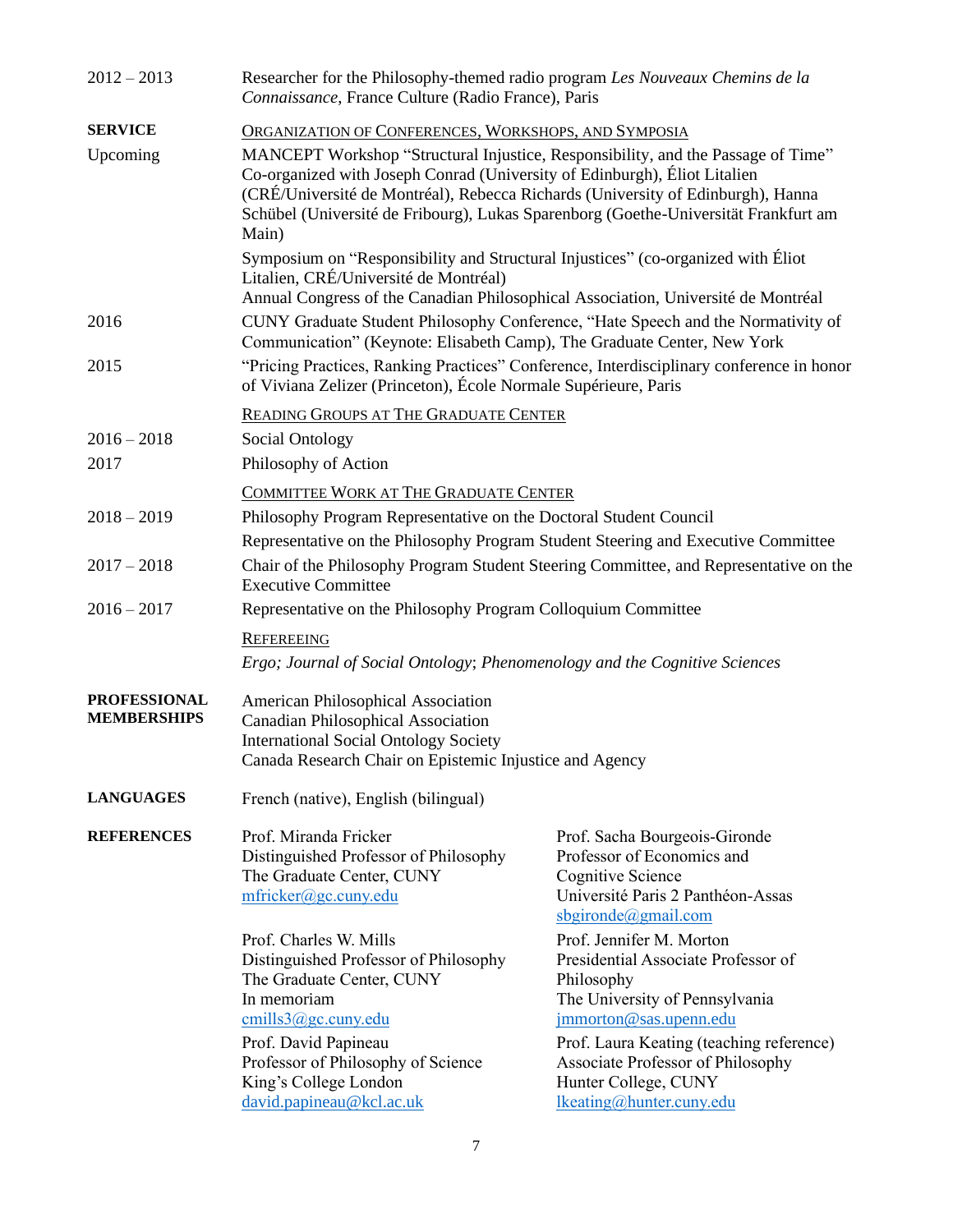## *Courses taken at The Graduate Center (CUNY), unless otherwise specified* †: *audited* ‡: *faculty-led reading group* ETHICS & META-ETHICS † Bernard Williams' Ethical Philosophy † Adv. Intro. to Ethics (NYU) ‡ A. Callard's *Aspiration* † Subjectivity and Objectivity in Morality † Ethics of Immigration Eudaimonism Moral Realism PHILOSOPHY OF ACTION ‡ J. Dancy's *Practical Shape* † Decision Theory (Columbia) ‡ Action Theory SOCIAL AND POLITICAL PHILOSOPHY † Critical Philosophy of Race † Rawls, Race, and Gender † Contractarianism and Its Critics † Epistemic Injustice Social Ontology and Democracy EPISTEMOLOGY & PHILOSOPHY OF SCIENCE † Philosophy of Social Science † Adv. Intro. to Epistemology (NYU) PHILOSOPHY OF MIND † Thought, Speech, and Content Intersubjectivity (Columbia) Intentionality and the Mental LOGIC & PHILOSOPHY OF LANGUAGE Mathematical Logic Modal Logic † Modal Logic (Columbia) † Non-Classical Logic (Columbia) Language and Metaphysics Intro. to Logic HISTORY OF PHILOSOPHY Kant's *Critique of the Power of Judgment*

## **DISSERTATION ABSTRACT**

**GRADUATE COURSEWORK**

Picture yourself at a Parisian café, gazing at people walking down the street. At first, they seem to be typical Parisians going about their own business. Until you realize, as you spot cameras, that they are all actors on a movie set. You thought you were in the midst of many individual actions, but it is now clear that each actor is playing their part in a different kind of activity: a shared activity.

Our capacity for shared agency is fundamental to our social lives. We make movies, sit in Parliament, and fight pandemics together. In my thesis, I first offer a novel theory of what is required for collections of activities to count as shared. I then develop an account of cooperativeness, i.e. the disposition to think and act as a good partner in shared activity.

What makes it the case that the actors in the Parisian street are engaged in more than mere parallel individual actions? From the café, it was—at first—impossible to distinguish the actors from real flâneurs. Such examples have led shared agency theorists to argue that the difference between shared activities and individual actions is a psychological matter: while flâneurs have individual intentions to go about their own business, actors share the intention to make a movie. Some theorists add a normative twist: they argue that our activities are shared only when, in addition to sharing intentions, we are bound by mutual obligations to play our roles. The Parisian actors would, thus, act together only if they had obligations to stick to the script. I disagree with these dominant views.

In my dissertation, I offer a minimalist account of shared agency. My account has two main components: a conceptual analysis of shared agency in terms of the notion of plan, and an explanation of the mechanisms through which we pool our agential powers. In my analysis of shared agency, our activities are shared if and only if our activities conform to a plan and that plan figures in an explanation of our activities' conformity to it. In short, our activities are shared if and only if they are coordinated by a common plan. Sometimes, doing one's bit in a common plan will be obligatory, but not necessarily; and sometimes, of course, the plan will figure in the content of intentions we share. However, besides shared intentions, there are two additional families of agency-pooling mechanisms that the literature has neglected: one involves a central planner (e.g. a film director), another involves selective processes of a roughly Darwinian sort. Both mechanisms can coordinate our activities even in the absence of shared intentions. This minimalist account does justice to the variety of jobs that the concept of shared agency does for us. This concept, indeed, is not just a useful label for activities we engage in willingly together. Another of its functions is to help us navigate our social world by identifying the common plans that somewhat unintentionally, and perhaps at first unknowingly, we have enacted.

The starting point of my inquiry into cooperativeness is the observation that shared activity is an endemically